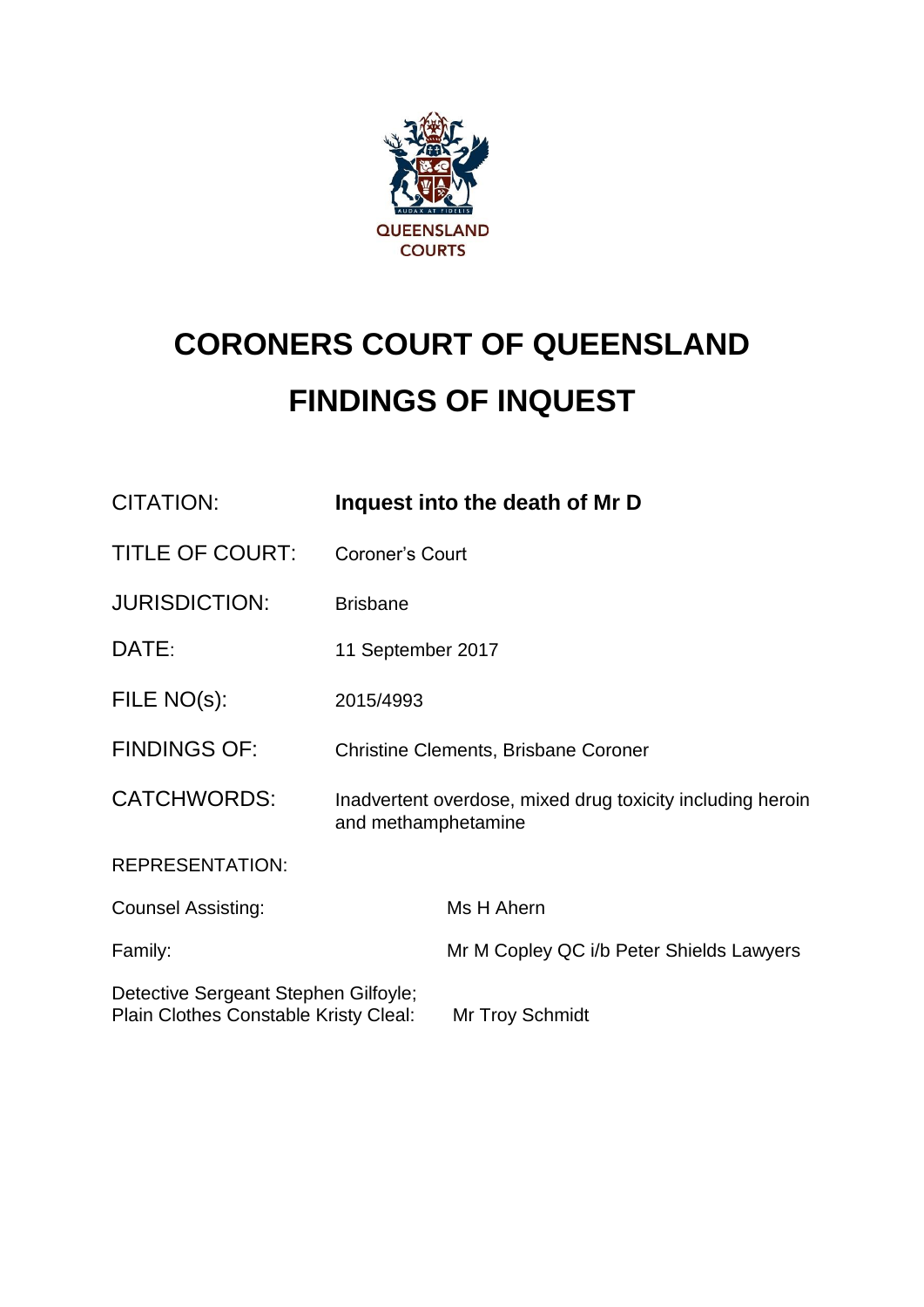# **Table of Contents**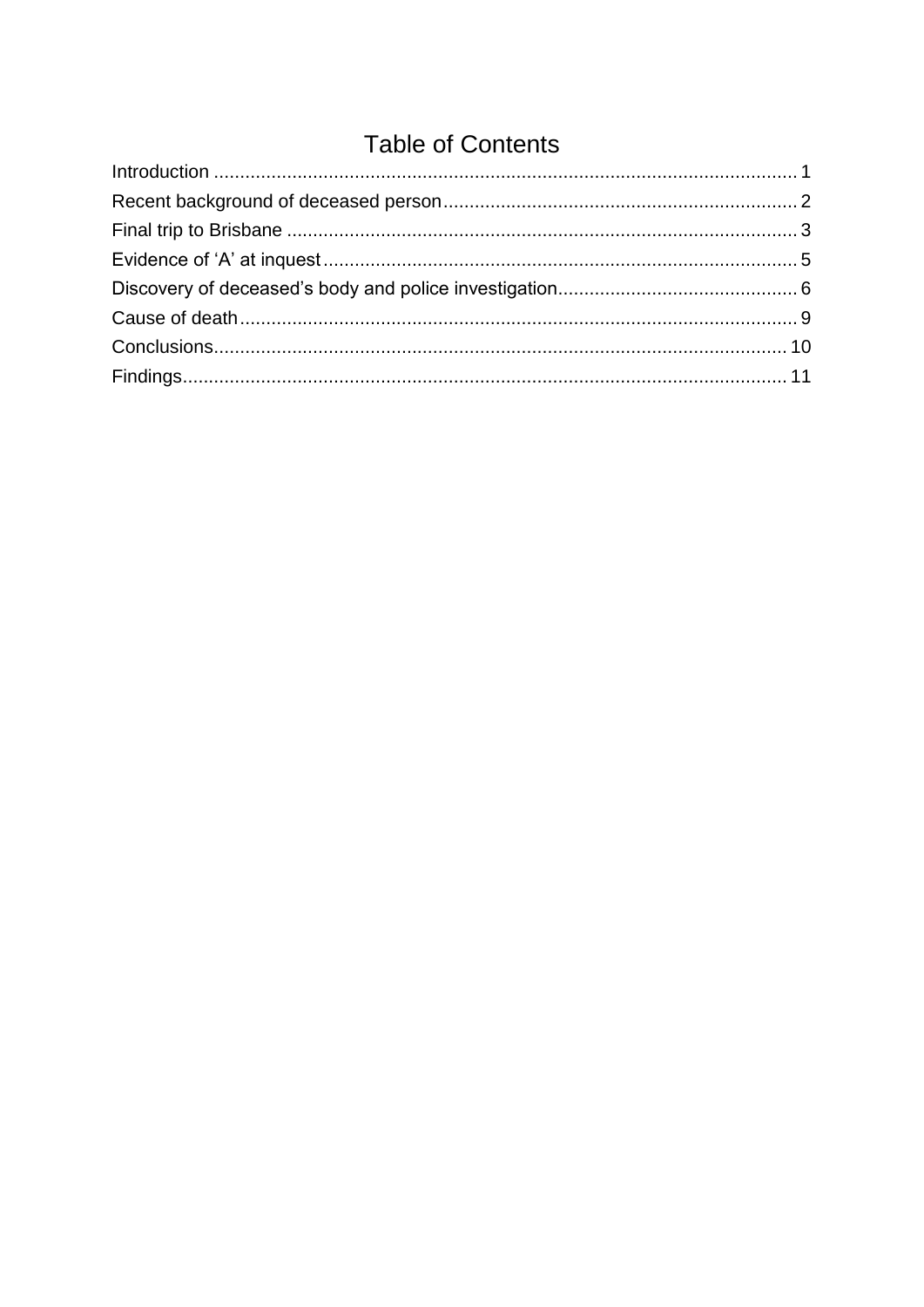# <span id="page-2-0"></span>**Introduction**

- 1. The deceased was born overseas on 21 February 1979. He died on 18 December 2015 in unit 26 at City Palms Motel in Brunswick Street Fortitude Valley, Brisbane, Queensland.
- 2. The deceased was 36 years of age at the time of his death and was living in regional Queensland. His death was reported to the coroner as the circumstances suggested he died due to an overdose of illicit drugs. His family requested an inquest due to the uncertainty around the circumstances of his death and their concerns that others might have been involved or caused his sudden death. The State Coroner considered there was sufficient public interest requiring the inquest which was convened on 17 July 2017.
- 3. The purpose of an inquest is to reach findings if possible as required by section 45 of the *Coroners Act 2003*. The coroner must determine;
	- (i) who the deceased person is;
	- (ii) how the person died;
	- (iii) when the person died;
	- (iv) where the person died;

(v) what caused the person to die.

- 4. The deceased person's family was legally represented as was the investigating Queensland Police Services officers. Counsel assisting the court called two investigating police officers and one civilian witness, 'A'. Investigation documents and records were submitted in the inquest. Preliminary applications were made by counsel assisting who sought a non-publication order relating to two civilian witnesses not called before the Court. The request was made due to ongoing police investigations of drugs supply/trafficking offences involving these two witnesses. Neither of these two witnesses has been charged with causing the deceased's death.
- 5. It is vital that coronial investigations do not interfere or impede or have the potential to impact upon criminal proceedings that have not been finalised. I am satisfied that in this case it is appropriate to prohibit the publication of the names of the two witnesses for these reasons. The witnesses will be referred to as 'Y' and 'Z'.
- 6. It is also within the Court's discretion to prohibit the name of the deceased person upon application by the family having regard to their sensitivities and personal circumstances. Such an order will not impede factual findings which, in this case will focus on whether the death;
	- (i) involved anyone other than the deceased,
	- (ii) was inadvertent, or
	- (iii) deliberately intended.
- 7. Resolving these factual issues in a way which publicly identifies the deceased would cause the family, particularly his elderly parents, unnecessary distress. Therefore it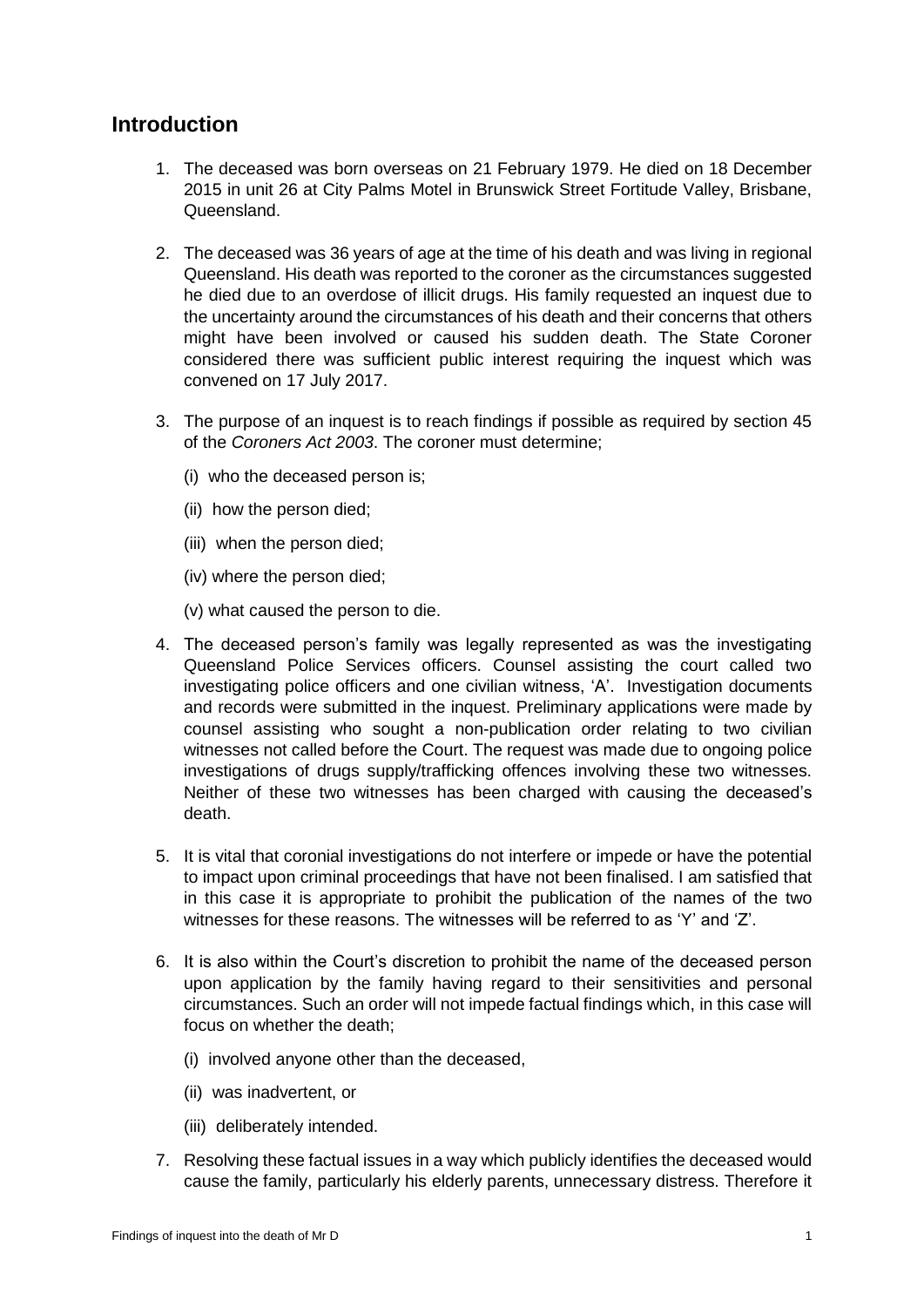is ordered that the deceased's name or anything else which would tend to identify him is prohibited.

#### <span id="page-3-0"></span>**Recent background of deceased person**

- 8. This court knows little of the personal circumstances of the deceased, and only some of his recent history. He lived in regional Queensland. In April 2015 he was convicted and sentenced for a number of offences which occurred in January 2015. He was sentenced to 18 months imprisonment and was released by the Parole Board on 12 months parole from 24 October 2015.
- 9. None of the charges for which he was imprisoned specifically related to drug use. It was however stated by investigating police without challenge from his family that he had a history of intravenous drug use. His death and the surrounding circumstances were unexpected by his family who believed he was 'clean' at the time of his death. Since his release from prison he had been in regular contact with his parents, sisters and brother in law who lived interstate. Whilst in prison he worked as a chef and successfully undertook studies which he hoped would lead to employment opportunities upon his release.
- 10. He was reporting regularly as required by his parole officer. On 13 November 2015 he attended and made general enquiries about the process to transfer his parole within Queensland, or interstate. He also enquired about the possibility of international travel.
- 11. On 26 November he attended and raised the possibility of moves to Airlie Beach or the Gold Coast. There was a particular opportunity to work as a chef in the North he was pursuing. This did not eventuate as he did not have his own chef knives which were required by the potential employer. He was provided with a travel application document to complete regarding proposed travel overseas.
- 12. The final attendance on the parole officer was on 15 December when he came in without a scheduled appointment. He wanted to know if his parole supervision could be transferred to Cannonvale where he had made two rental enquiries. The parole office required one address only to be assessed for suitability; he did not respond to this request.
- 13. During the two months he was on parole before his death it was clear he was cooperating and actively seeking employment opportunities.
- 14. He was not required to provide a urine sample during this period as the officer did not observe any indicia suggesting he was using illicit drugs.
- 15. After his death police were able to access his text messages from his phone. Some of these messages provided context around the circumstances of his death which occurred in a motel room at Fortitude Valley in Brisbane on 18 December 2015.
- 16. On 1 December the deceased sent a text message to 'X' on a number of occasions. He was pleading for 'X' to respond, stating he wanted to go to Brisbane. He also made calls to this person but there was no evidence of a response.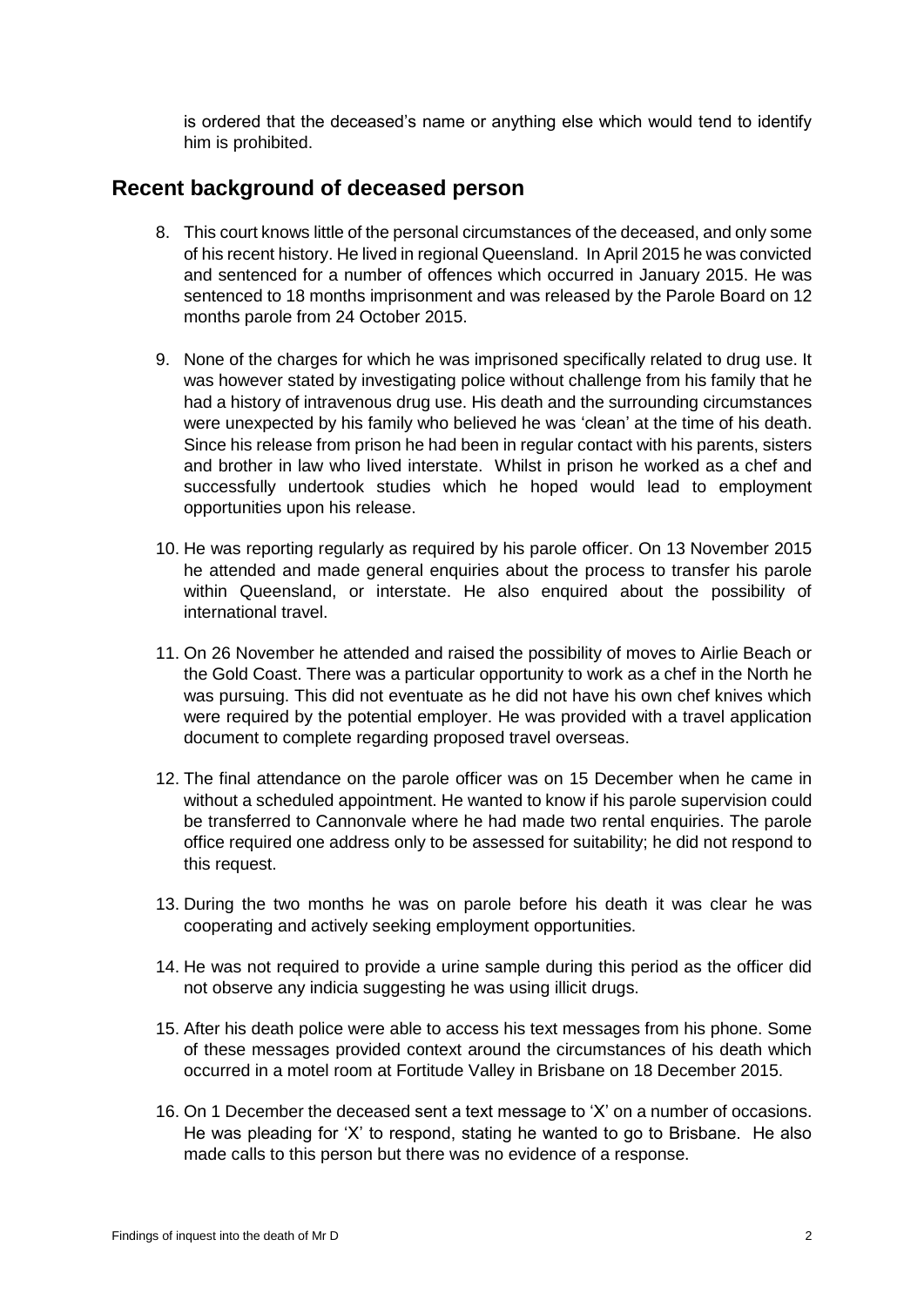17. Police accessed Queensland Rail records which show the deceased travelled by train to Brisbane on 5 December. He returned the same day. Whilst in Brisbane that day the deceased sent a text message to "X' which read;

'I'm in the valley come on answer X'

He then sent another text which said:

'Don't make me get from the street.

- 18. That afternoon the deceased sent a text to 'Y' asking for a phone number for a person called 'Z'. He received that information.
- 19. A couple of hours later he returned by train to his home in regional Queensland. It is possible, but purely speculative that this lengthy return day trip was for the purpose of accessing drugs, but there is no further information about what occurred or who he might have met.
- 20. On 12 December the deceased's phone records show he phoned 'Z'. The call was only of 2 seconds duration. The next day on 13 December the deceased phoned 'Z' and the conversation lasted 20 minutes.
- 21. It was two days later on 15 December when the deceased attended the parole officer for the last time, enquiring how he might transfer his parole to Cannonvale in Airlie Beach. He asked his supervisor about cheap car hire options to make a day trip north to investigate his opportunities. His supervisor thought he was in good spirits and considered he was well supported by family members. She did not suspect he was using illicit drugs at this time although she knew people could conceal such behaviour.
- 22. On 16 December the deceased sent a text message to 'Z' indicating he wanted to come to Brisbane but wanted to speak with 'Z' first. There was a subsequent 4 second phone call.

# <span id="page-4-0"></span>**Final trip to Brisbane**

- 23. Just before midnight on 16 December the deceased called a taxi and boarded a train for Brisbane in the early hours of 17 December 2015. He rang 'X' and there was a conversation for just over a minute shortly after 9:00am, just before the train arrived in Brisbane. Queensland Rail records indicate he had a return ticket booked in less than two hours' time that same day. Subsequently that was changed.
- 24. After his death police were able to establish that the deceased was met at the train station or in a nearby street by 'Z' and a woman identified here as 'A'. She gave evidence at the inquest where she stated she was receiving a disability support pension as she suffered from physical and mental health difficulties. She was 33 years of age at the time. She had recently been released from the women's correctional centre where she was spoken to by the lead investigating police officer Detective Sergeant Gilfoyle on 11 May 2017, some eighteen months after the deceased's death.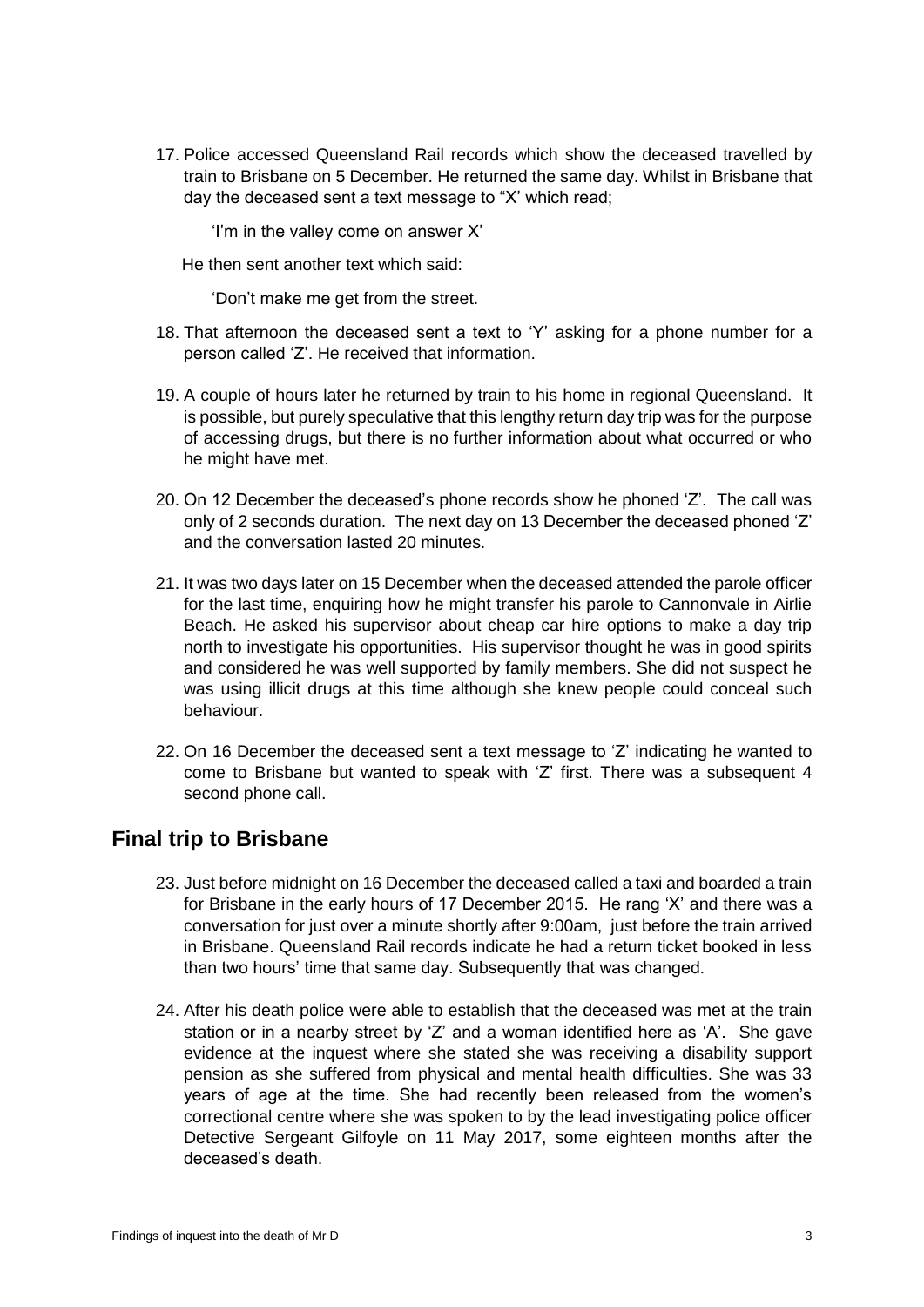- 25. The information she provided to police at that time was as follows-
- 26. She acknowledged she was at The City Palms Motel with the deceased on 17 December 2015. She said she was there for a little while with him and then she left and did not return. The next day she saw her friend 'Z' and he told her that the person had died. She confirmed she met the man for the first time through her friend 'Z', who was a mutual friend. She said the deceased told her he had just got out of jail and was returning home on the train that afternoon. She could not recall whether she met him at 'Z's' place or on the street, or at the train station. She could remember seeing 'Z' and the deceased was with him.
- 27. She said the deceased wanted to get a motel room. They left 'Z' and went to the City Palms Motel. She could not remember whose idea it was to go there, but she said she did not think he knew the area well. He paid for the accommodation.
- 28. She said at the motel they had some drinks, which she thinks he paid for. She acknowledged she had sex with the deceased and denied being paid. She denied taking any drugs. She told Detective Sergeant Gilfoyle she did not know whether the deceased took any drugs. The police officer emphasized that he simply wanted information about what happened to the deceased. He confirmed with her that he could not use any information in court (a criminal court).
- 29. She then told him that she thought the deceased had some heroin and overdosed on heroin. She said, she heard he got more heroin after she left. She said that was all she heard from 'Z'. She did not know where he obtained the drug and denied seeing any drug or the deceased using a drug.
- 30. She said he was happy and seemed fine, that he seemed alright. She acknowledged she had used heroin in the past and was aware of its effects. She said he 'wasn't smashed' and that he 'might have had a little bit'. She said he might have talked a little bit about drugs but she could not remember what he said.
- 31. When asked whether he explained why he was in Brisbane she said that the deceased said he got out of jail and was going back to his home that afternoon. She thought she spent 'two, three hours maybe' with the deceased.
- 32. She could not remember what time she checked in to the motel and it might have been dark when she left. She could not remember why she left but she had never intended to stay overnight. She thought she might have left a jacket at the room. She was shown photos of a bra, a hat and a black spotted top. She recognised these items as hers. She was shown a picture of a back- pack which she thought belonged to the deceased because he was travelling.
- 33. She was not sure but she thought she might have tried to go back to the motel later but was not sure about this as she had stayed at the address previously and visited another person. She said on this night she did not see or visit anyone other than the deceased.
- 34. She was also unsure but she thought after she left the deceased she went back to 'Z's' place and then probably was on the street for the rest of the night, which was what she usually did.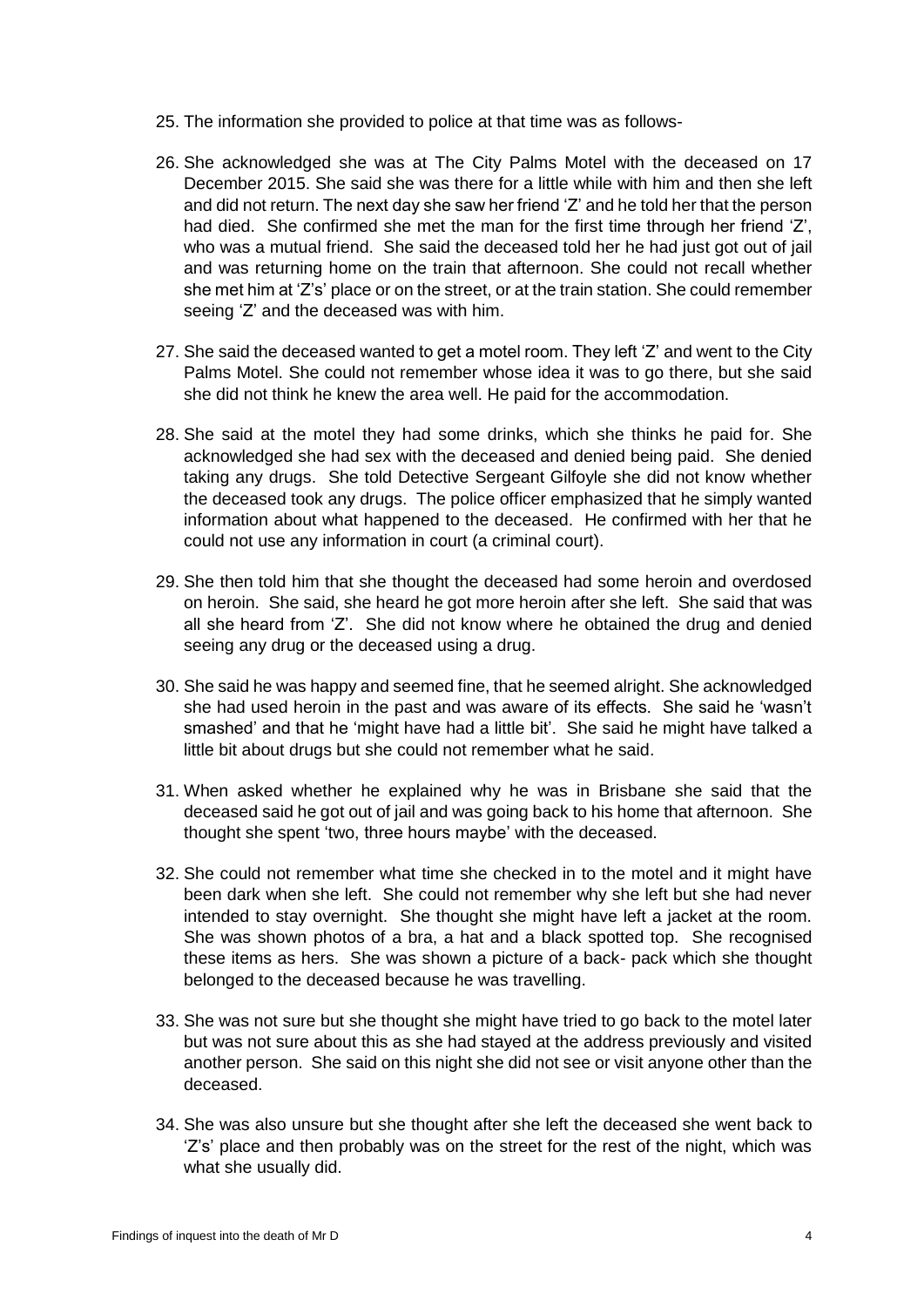- 35. She was asked what made her come into the Police Beat and tell them about the deceased after his death. She said 'Z' had told her about the death and she was just shocked. She went to the police and told them that she had nothing to do with the death, that she just knew him. She thought 'Z' had suggested she should go and see the police.
- 36. She was unsure but she thought the deceased might have been at 'Z's' place when she was there before they went to the motel room. She was uncertain and said she did not really know. All she could clearly remember was the deceased and 'Z' walking down the road together. The deceased said 'do you want to go to the motel together' and she agreed to do so.

#### <span id="page-6-0"></span>**Evidence of 'A' at inquest**

- 37. The woman known as 'A' who had been in company with the deceased on the afternoon before his death gave evidence at the inquest. She had been served and required to attend. She did so voluntarily. She did not appear to be comfortable giving evidence but this is not a criticism. She appeared to be doing the best she could to remember events from December 2015.
- 38. Overall her evidence at the inquest was consistent with the information she had provided to Detective Sergeant Gilfoyle when she was interviewed in May 2017.
- 39. There were some additional matters about which she was questioned. She said they went to the Palm City Motel where he paid for room 26 on the ground floor level.
- 40. He was given a security swipe card for access, but she was not given a card. She acknowledged that she had been at the motel before and was aware of the general layout of the various units. She said on 17 December she only entered and left the premises via the hotel reception entrance. She acknowledged she was aware it was possible to access the premises via the car park but this would require use of a secure card which had not been issued to her.
- 41. Not surprisingly when pressed for details she said she could not remember, including why she had left some items of clothing behind. She confirmed she left the room and premises the way she had entered, via the main entrance past reception. She denied leaving the premises via the carpark which would have required use of an access swipe card.
- 42. The only part of her evidence which sounded unreliable was when she was questioned about returning to the motel after leaving. It was possible she was thinking of another occasion when she had been at the motel with someone else. There was insufficient certainty to conclude she had returned and no other evidence or information to indicate she had returned to the premises that night.
- 43. Nor was she able to explain exactly how her visit ended and in what circumstances she left the room. She said she simply wanted to leave, and did so pretty quickly. She said she felt uncomfortable and had never intended staying the night.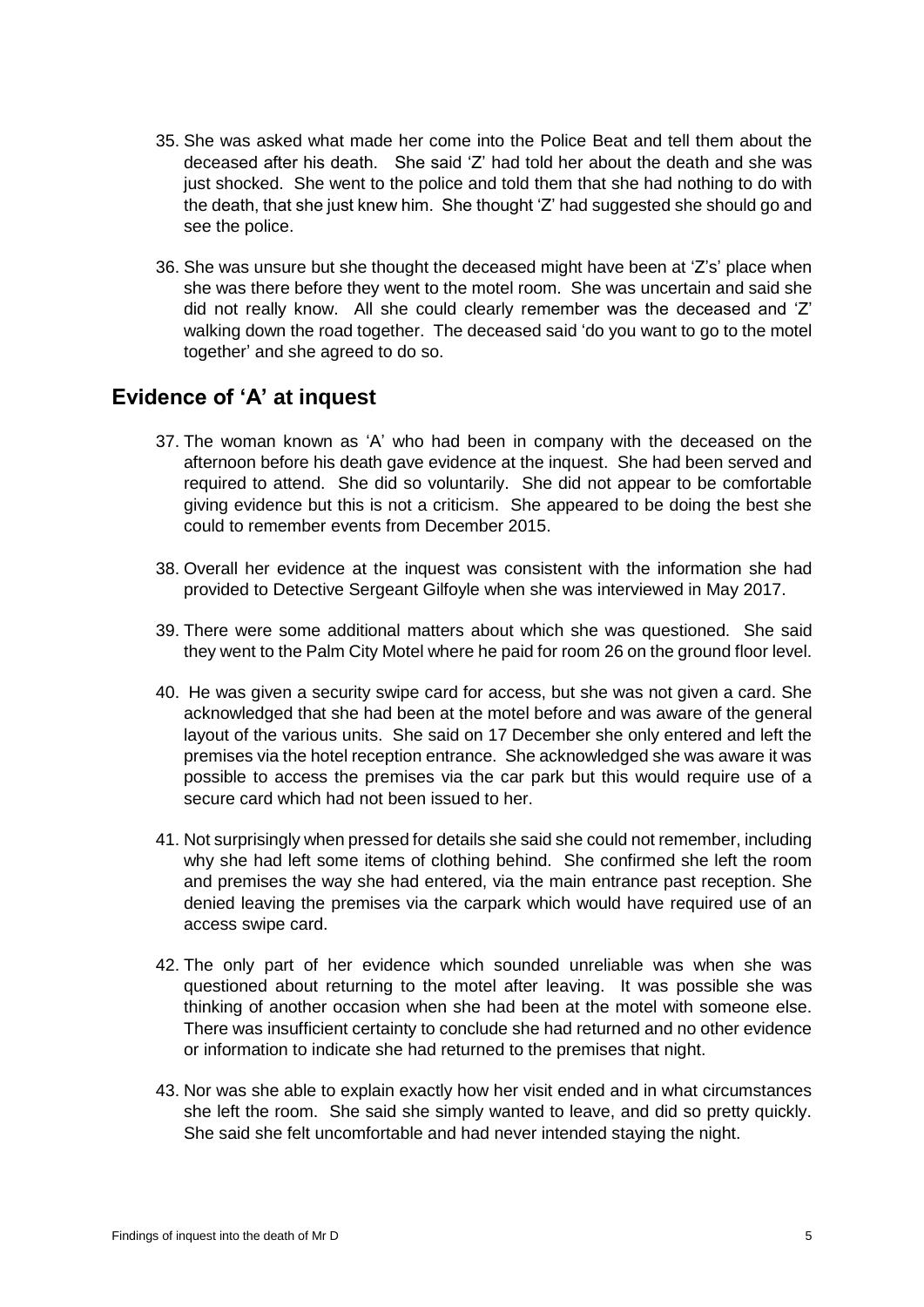44. She said it was the next day or the one after that she became aware of the death from 'Z'. Although she had described the deceased as a friend when she reported her contact with him to police, she confirmed she had only met him for the first time on 17 December 2015.

# <span id="page-7-0"></span>**Discovery of deceased's body and police investigation**

- 45. The deceased's body was discovered in room 26 of the Palm City Motel in Brunswick Street. The complex had approximately 40 self-contained rooms. Room 26 has an open living area with a queen size bed, small kitchen area and a doorway leading to an ensuite bathroom.
- 46. At about 10:50am on 18 December the facility cleaner knocked on the door of room 26 to see if he could go inside and clean the room. There was no response and he opened the door slightly using swipe card access. He saw a leg and called out 'are you alright?' There was no response and the cleaner looked into the room. He saw a person lying face down with dark fluid coming from his mouth. He tapped the person on one of his legs but there was no response. No-one else was in the room. He then closed the door and informed the facility manager who called 000.
- 47. Ambulance officers attended and assessed the person, confirming he was deceased. Police from Fortitude Valley station attended at about 11:30am. Constables Cleal and Niemiec attended. They spoke with the complex manager and were taken to room 26 and entered. An ambulance officer was in attendance with the deceased male person lying face down on the floor. His neck was lying against the pole of the fixed table in the unit and his left arm was underneath his body with his right leg bent at the knee and his right arm bent towards his right leg.
- 48. The television was on and the air conditioning was running. There was no indication of disruption in the room.
- 49. He was wearing shorts, socks and runners. There was a black Mambo bag on the table near the base of the bed. The police located a bent spoon on the fixed table near the deceased male.
- 50. The officers contacted the supervisor and waited for detectives to arrive. In the interim Constable Niemiec obtained information from the cleaner and the motel manager. The manager told him that when the deceased person checked in the day before he was with a girl who was gone by about 6:00pm that night. The manager said the girl was not on the premises the next morning. The manager stated he was at reception on the morning of 18 December when the male occupant from room 26 came and asked him about checkout time. This occurred at about 9:00am. The manager told him checkout was 11:00am and the man left reception. He told police officers there was nothing to indicate a problem with his health. He later checked the records and confirmed to the officer the name of the male person provided at the time of the room was booked.
- 51. Constable Niemiec spent about 30 minutes reviewing CCTV footage recorded from the reception area. The deceased person was identified returning back to the motel at 9:45am on the morning of 18 December 2015. The deceased was seen entering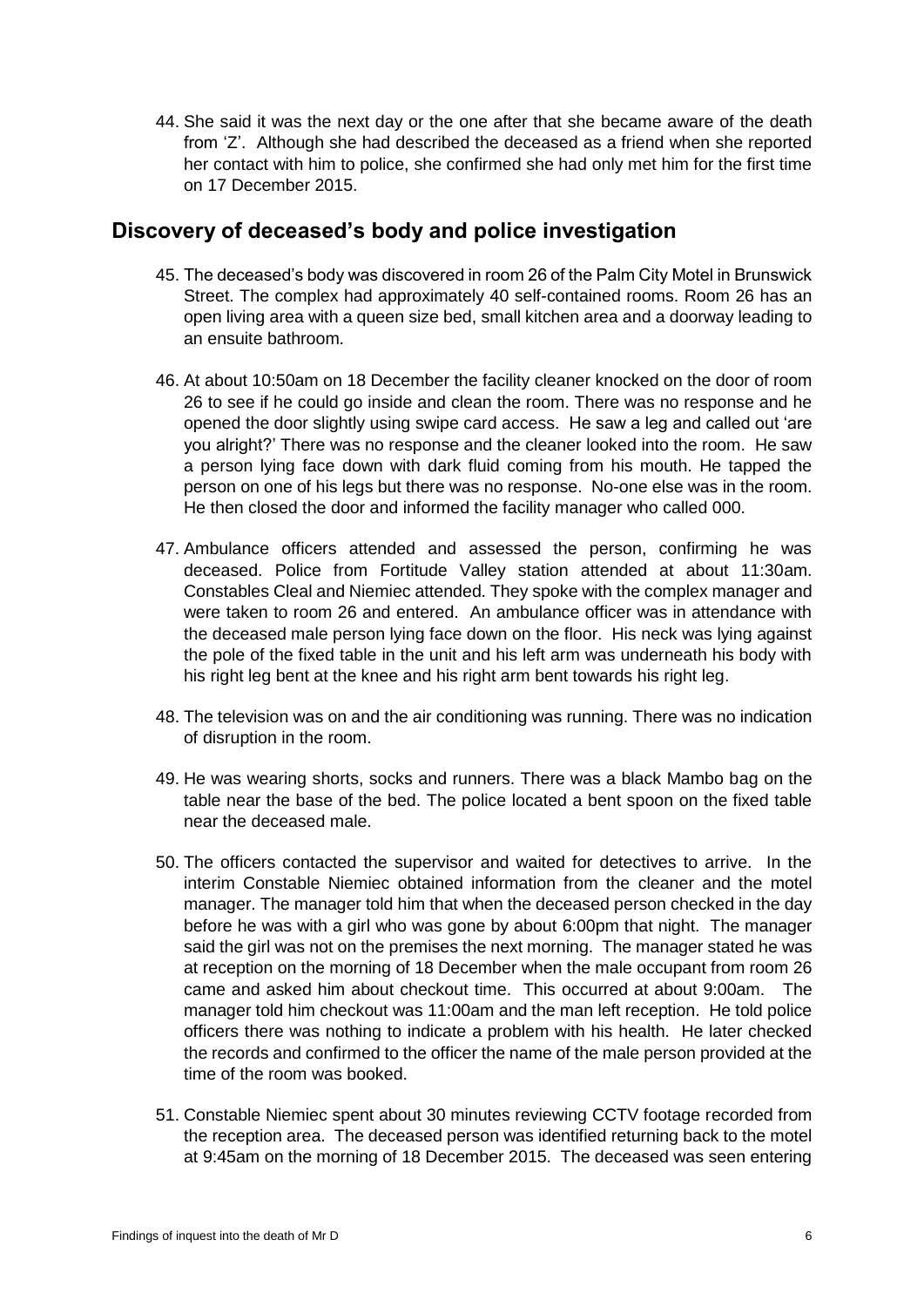the door that was nearest to the entrance to the motel, the path leads up to where he was staying in room 26.

- 52. Constable Niemiec had noted there was a fire exit near room 26 that was not covered by CCTV. It could be used to exit the premises only.
- 53. At 9:44am on CCTV the deceased was seen to knock on the door of room 12.
- 54. He was seen to walk apparently from the street into the driveway, look around then knock at room 12 twice. He looked around again and walked back to (his) room. The police officer identified the name of a female in the room number 12. No one from unit 12 was seen and the door did not open.
- 55. Constable Cleal also saw a portion of the CCTV footage. Specifically she saw the deceased person check into the unit at 10:06am on Thursday 17 December in the company of an unknown female. She saw the female leave the complex at approximately 3:46pm the same afternoon. At the inquest she clarified that the woman was not seen after 4:00pm on 17 December 2015. In Constable Cleal's notebook she recorded the CCTV footage was 14 minutes behind, meaning the actual time when the woman left the premises was 4:00pm, not 3:46pm.
- 56. The deceased was seen at about 7:56am on 18 December when he asked about checkout time.
- 57. Constable Cleal was informed later that the CCTV footage also showed the deceased at 9:45am on Friday, 18 December 2015.
- 58. She confirmed with the motel management they were to retain the CCTV footage and police would attend to collect it at a later time. No staff were available at the time who knew how to download the CCTV footage.
- 59. The deceased's identity was established initially from the contents of the wallet on the side table in room 26. This contained a driver's license. The image was confirmed by police with the records and the next of kin was subsequently informed. Other property located at the scene included a passport, paperwork, Lexar computer, clothing and a mobile phone.
- 60. A black backpack located on a side table in the room was searched. There was a capped syringe and an empty syringe packet in the backpack. As well there was a clip seal bag containing a minute amount of an unknown residue.
- 61. The deceased person was observed to have what appeared to be a fresh track mark in the crook of his left elbow.
- 62. Subsequently Constable Cleal re-attended the City Palms Motel to obtain the CCTV footage. She was informed by a staff member that it had been recorded over.
- 63. The lead investigator Detective Sergeant Gilfoyle attended the scene on 18 December 2015 and followed up with the investigation. Apart from matters already referred to he noted there was an exit at the Brunswick Street end of the hallway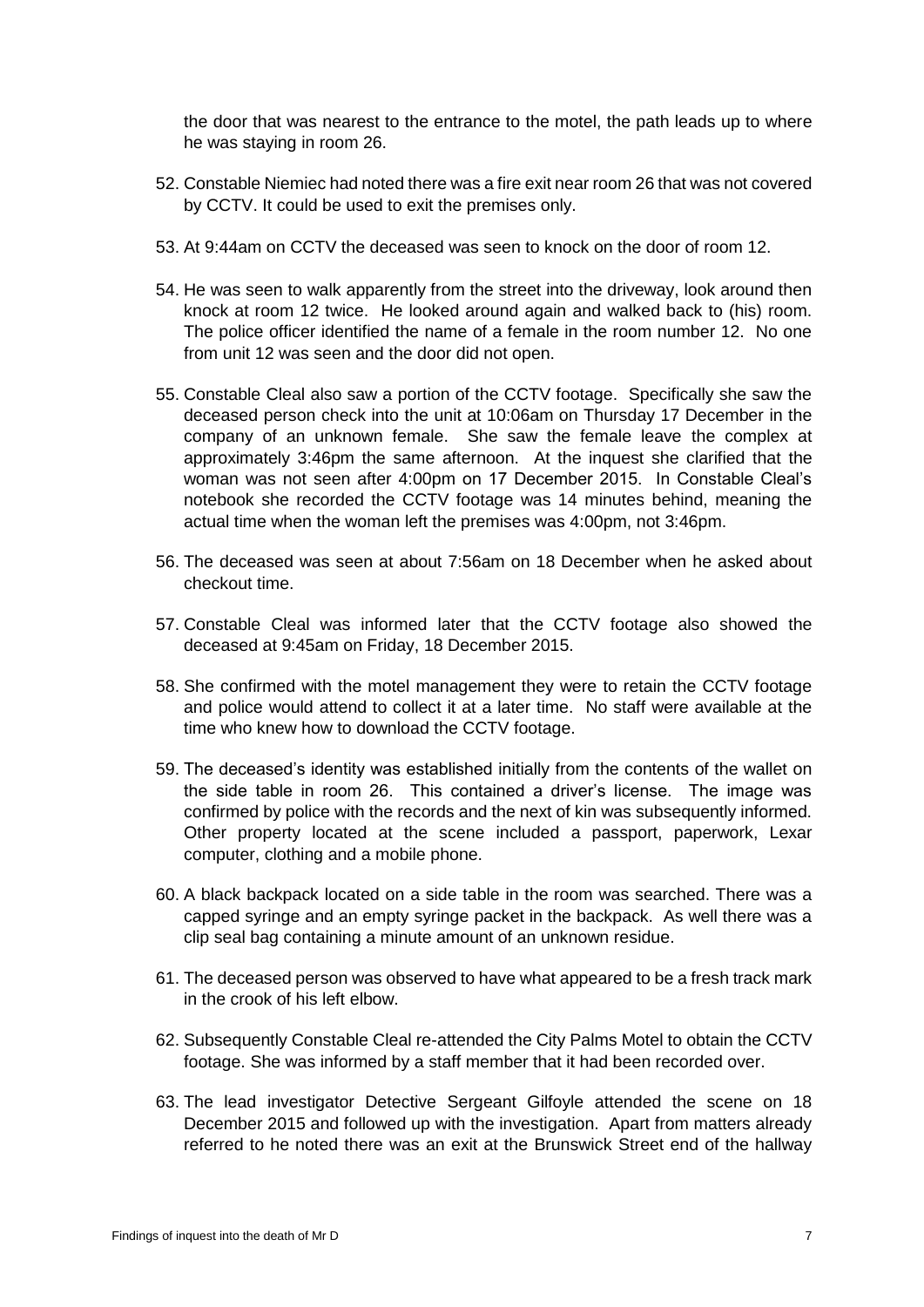outside room 26. This exit was not covered by CCTV footage. The exit is a fire exit which cannot be opened from the outside. Potentially, it could be left propped open.

- 64. Some rooms numbered 11, 12 and 14 are accessible from Brunswick Street by the complex driveway. The rest of the complex requires swipe card access through secured gates. The use of a swipe card is not required through the secure entrance point or from any of the fire exits.
- 65. Enquiries were made with other residents at the complex including the occupant of unit 28. That person had not heard anything overnight from unit 26.
- 66. The occupant from unit 29 recalled seeing the deceased a couple of times but had not spoken to him and had not seen him on the morning of 18 December.
- 67. Detective Sergeant Gilfoyle confirmed his understanding of the CCTV footage on a 18 December 2015 was as follows;
	- (i) The deceased attended the reception desk at about 8:00am. He was alone.
	- (ii) The deceased returned to the motel alone at 9:40am. He appeared to knock on the door of unit 12. He did not appear to speak to anyone at the unit and it did not appear that the door to the unit opened. (The probability is that the deceased left the premises by some means other than through the reception area between 8:00am and 9:40am when he was seen to return to the motel.
	- (iii) The deceased was seen to walk alone past reception at about 0945 in the direction of his room number 26.
- 68. The deceased's phone was examined. There were messages which suggested to the investigating detective that the deceased was attempting to obtain drugs.
- 69. Review of the phone messages led to enquiries with 'Y' who did not assist police with their enquiries. Subsequently Y was charged with offences not relating to the deceased.
- 70. The phone records also showed contact between the deceased and 'Z'. On 20 December 2015 Detective Gilfoyle had a conversation with 'Z' who confirmed he knew the deceased and met with him 2 or 3 days earlier. He said the deceased was asking him to find heroin or buy heroin for him. Subsequently 'Z' indicated the deceased said he had located a source.
- 71. 'Z' told police the deceased called him at 5:00am or 6:00am on the morning of 18 December but 'Z' was asleep. 'Z' said he did not see the deceased that morning. He indicated he could find the girl who stayed with the deceased and arrange for her to contact police.
- 72. Detective Sergeant Gilfoyle reached the conclusion the deceased was actively trying to seek and obtain drugs, particularly heroin. It appeared that he had selfadministered the drug and died due to an overdose. There was nothing to suggest the deceased head intended to cause his own death.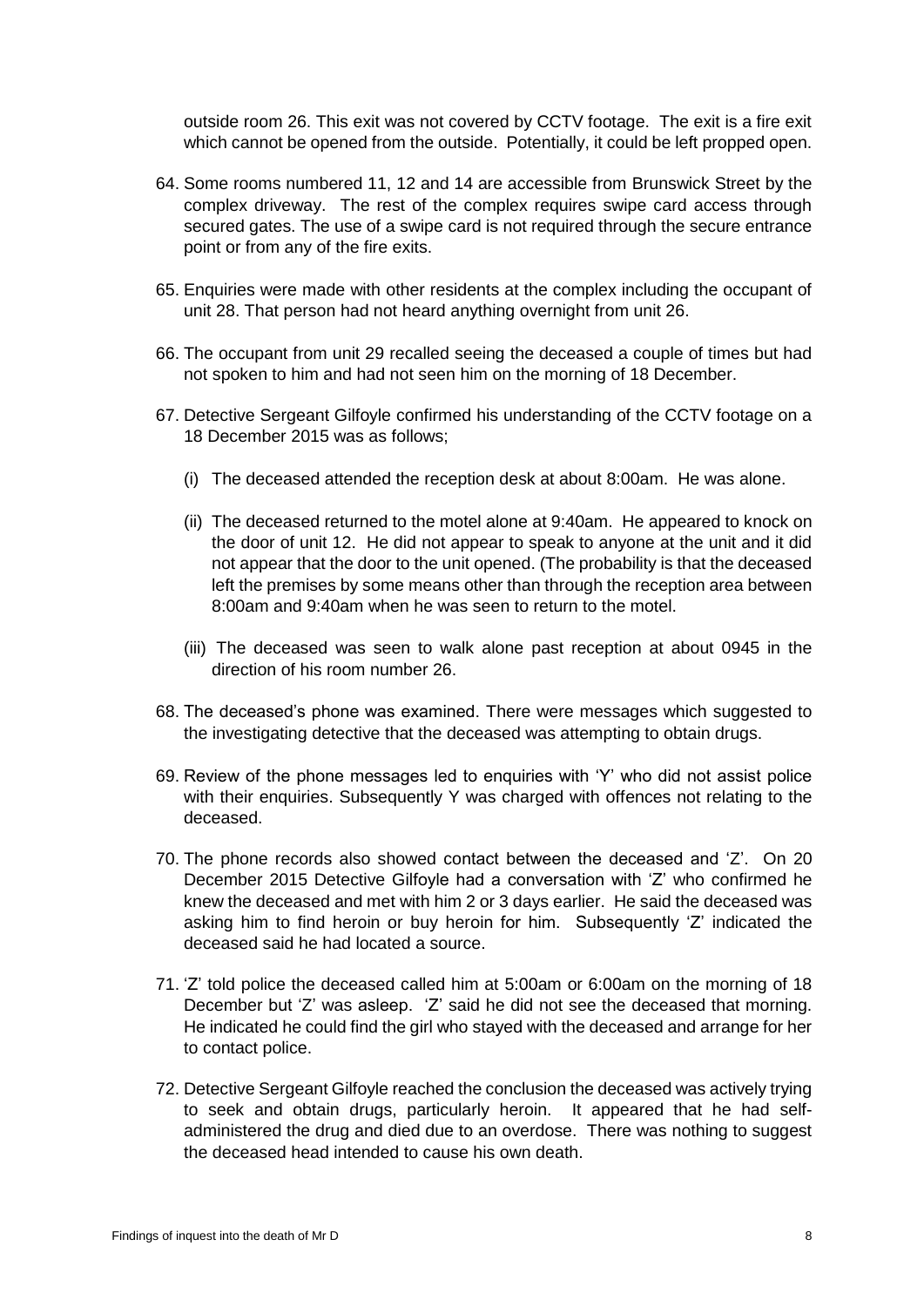# <span id="page-10-0"></span>**Cause of death**

- 73. Autopsy examination was conducted on 22 December 2015 by the forensic pathologist, Dr Storey.
- 74. The only sign of recent injury was a fresh puncture mark with surrounding bruising at the left antecubital fossa (elbow).
- 75. CT imaging did not show any skeletal fracture, intracranial pathology or other sign of injury or disease.
- 76. Toxicology testing showed methylamphetamine at a level of 0.17 mg/kg.

Amphetamine was recorded at 0.03 mg/kg.

Morphine was detected at a level of 0.53 mg/kg. Total morphine was measured at a level of 0.65 mg/kg.

Codeine was measured at a level of 0.1 mg/kg. Total codeine was measured at a level of 0.1 mg/kg.

Diazepam was detected at a level below 0.02 mg/kg.

6 mono acetyl morphine was measured at a level of 0.03 mg/kg.

No alcohol was detected.

- 77. The pathologist noted there were no signs of recent significant physical injury. There was a recent puncture wound to the front of the left elbow and this was associated with adjacent red/blue bruising.
- 78. The level of methylamphetamine was within the lower reaches of the published ranges associated with the fatality. Amphetamine identified in a small amount was likely the metabolite of methylamphetamine. The anti-anxiety drug diazepam was present at a non-toxic level. Morphine was present in the lower ranges of published ranges associated with fatality. A small amount of codeine was likely a metabolite of morphine.
- 79. Significantly, the identification of 6 mono acetyl morphine (6- MAM) confirmed when the morphine was taken it was in the form of heroin. Dr Storey considered all of the circumstances indicated the deceased had recently injected a substance. The presence of 6-MAM confirmed the very recent use of heroin as 6-MAM is only short lived in the blood stream. The ratio between free morphine and total morphine was consistent with death occurring very shortly after the injection of heroin.
- 80. The presence of potentially fatal levels of two illicit drugs and evidence of the very recent injection of one of these drugs led to the pathologist's conclusion the death was caused by mixed drug toxicity.
- 81. Dr Storey considered the heroin had been taken only shortly before death (up to a few hours).
- 82. He could not suggest any possible timing regarding the use of methylamphetamine.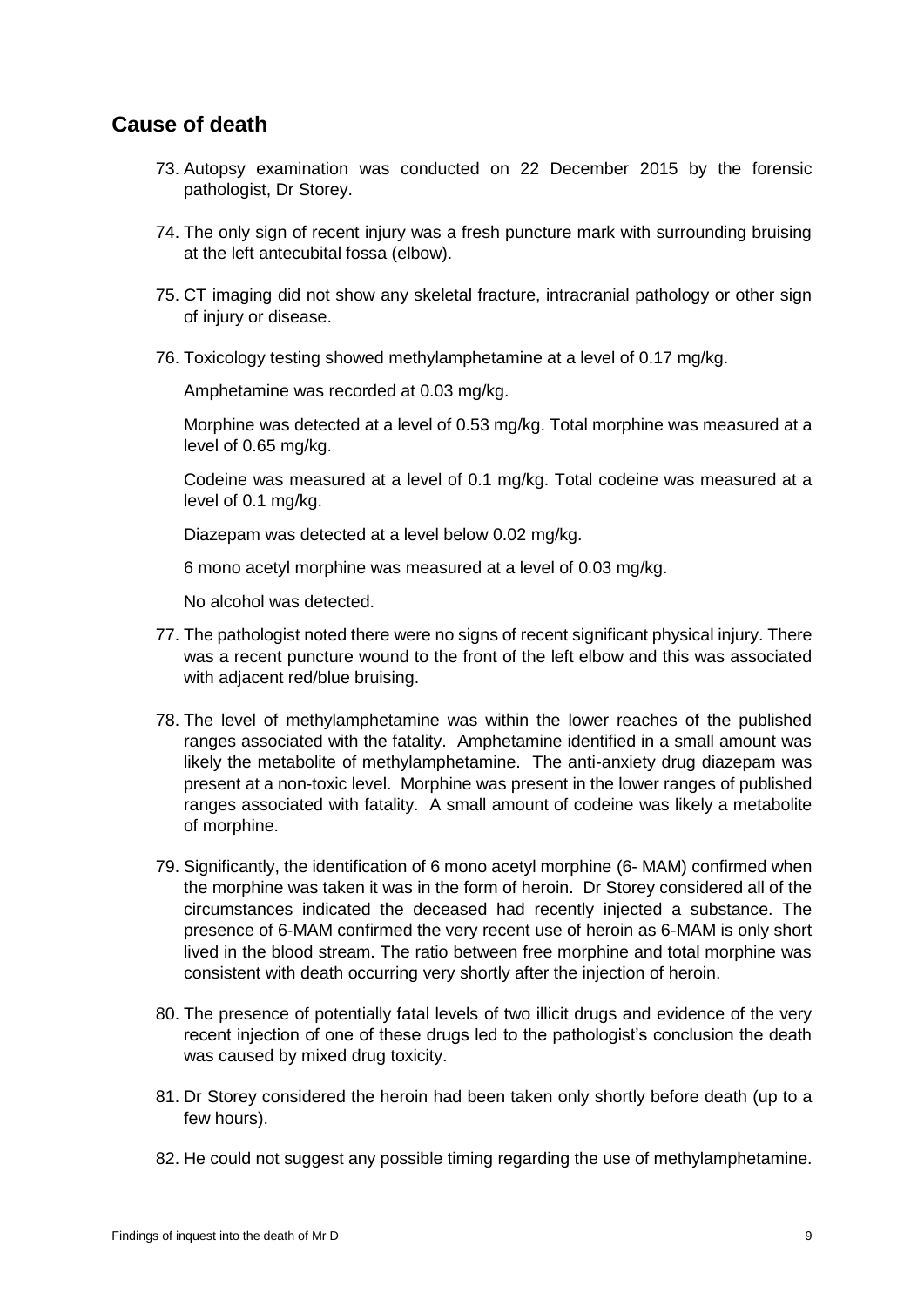- 83. Dr Storey noted ambulance officers referred to mild rigor mortis approximately one hour and 20 minutes after the deceased was last seen alive. The pathologist could not be certain of the reliability of the observation of rigor but he considered it to be possible after one hour and 20 minutes in December in Queensland.
- 84. The pathologist noted it was essentially unknown whether the deceased was opiate or amphetamine naïve or tolerant. There is a large variability in individual's response to exposure to methamphetamine.
- 85. Dr Storey explained that mixed drug top toxicity does not infer that the particular drugs were consumed at the same time. Rather, they have been detected and are present together in the blood of the deceased person. Where there is mixed drug toxicity, lower blood levels of drugs are required for toxic effects to be evident than if the drug was present on its own.

# <span id="page-11-0"></span>**Conclusions**

- 86. There were phone call records and internet activity on the deceased's phone and computer until 3:16am on 18 December.
- 87. Subsequently at 5:00am the deceased sent a text to 'Z' in which he stated he was 'scattered and needed a friend'. He said he was 'in hell and losing it'.
- 88. However he subsequently spoke with reception at about 8:00am before leaving the premises. There was no sign he was unwell and he returned at about 9:40am.
- 89. At about 10:00am (corrected time from CCTV footage of 9:44am) he was seen in the vicinity of unit 12 but no interaction with anyone was observed before he proceeded in the direction of his room number 26. He was found deceased in his secure room at 10:53am.
- 90. Although there is the possibility that someone could access the area if a fire door had been propped open, that area would otherwise require swipe key access to enter the area including room 26. The deceased was found alone in his room. The room was secure and there was no sign of injury or disruption to property. There was also no sign to suggest anything had been stolen given the presence of his wallet, phone, licence, passport and computer.
- 91. There were items of women's clothing which have been explained by the evidence from the woman who spent time with the deceased on the previous day.
- 92. There was also evidence of drug use in the room including a capped syringe and packaging and remnants substance in a clip seal package all in the deceased's bag.
- 93. There was a recent puncture wound and evidence from his phone records that he had been seeking heroin.
- 94. There was nothing in his personal circumstances, history or the room itself which would suggest he deliberately intended his own death. Rather, all of the circumstances indicate he inadvertently died due to overdose caused by mixed toxicity including heroin and methamphetamine.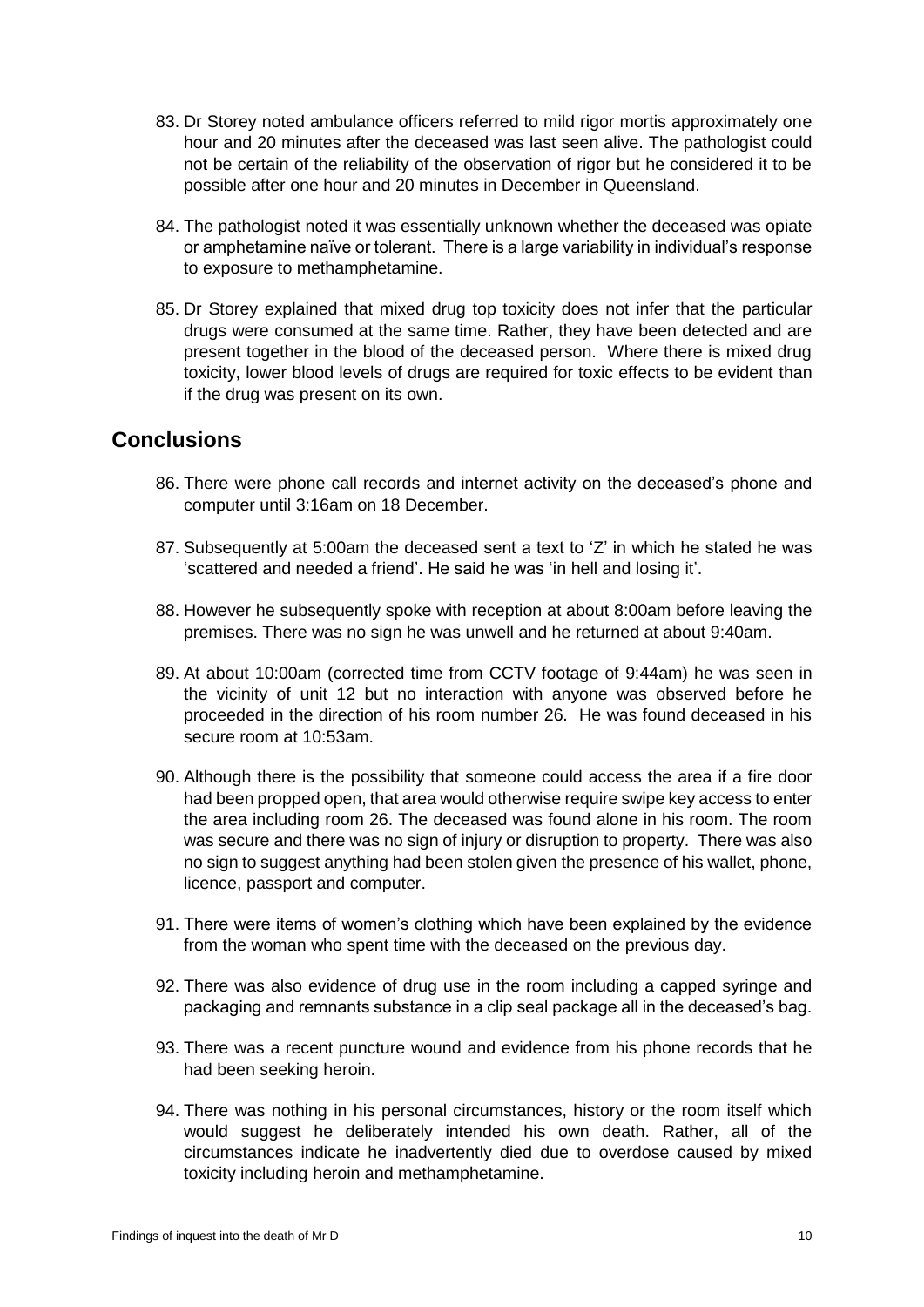- 95. There was no evidence that the woman with whom he had spent time on the previous day had been involved in any way to cause or contribute to his death.
- 96. All that can be concluded is that the deceased himself left the premises on the morning of 18 December and probably sourced illicit drugs between 8:00am and 9:40am.
- 97. He administered the drugs to himself and very shortly afterwards collapsed onto the floor, losing consciousness before death ensued.
- 98. It is noted the deceased had purchased a return ticket and had plans to transfer his parole arrangements to pursue opportunities for employment. Tragically he died before achieving these goals.

### <span id="page-12-0"></span>**Findings**

- (i) The identity of the deceased person is Mr D
- (ii) On 17 December 2015 Mr D travelled by train from regional Queensland to Brisbane. Originally he had purchased a return ticket and would have arrived back at his home on the same day which would have meant he was compliant with his parole conditions. After his death, police reviewed phone text records and obtained information from a man and a woman with whom he was in contact in Brisbane on 17 and 18 December 2015. The man "Z" introduced the deceased to the woman "A" and the deceased and the woman walked to the City Palms Motel where the deceased paid for a room for the night. The deceased and the woman had some drinks and spent time in the motel room and there were sexual relations between them before the woman left the premises at 4:00pm on 17 December 2015. The woman denied using drugs or seeing the deceased use any drugs in her company. She said however she thought he had used a little bit of heroin at some time.

The deceased's phone and computer were used overnight and indicated he was seeking a source to access drugs. He was seen at the reception of the motel and recorded on CCTV footage at 8:00am on morning of 17 December before leaving the premises and returning at about 10:00am. He was last seen alive walking in the direction of his room. He was in his room about an hour later by the cleaner. Ambulance and police officers attended and observed there was no disturbance to the room and the only apparent injury was a fresh puncture wound in the elbow. A capped syringe and clip seal back with minute traces of residue were found in his bag. Police investigated his death as apparently drug related and ultimately concluded this was an inadvertent overdose. There was no evidence to suggest he intended to cause his own death or that anyone else administered the drug other than the deceased.

- (iii) The deceased died on 18 December 2015.
- (iv) The deceased died in room 26 at the City Palms Motel, Brunswick Street Fortitude Valley in Queensland.
- (v) The deceased died due to mixed drug toxicity.